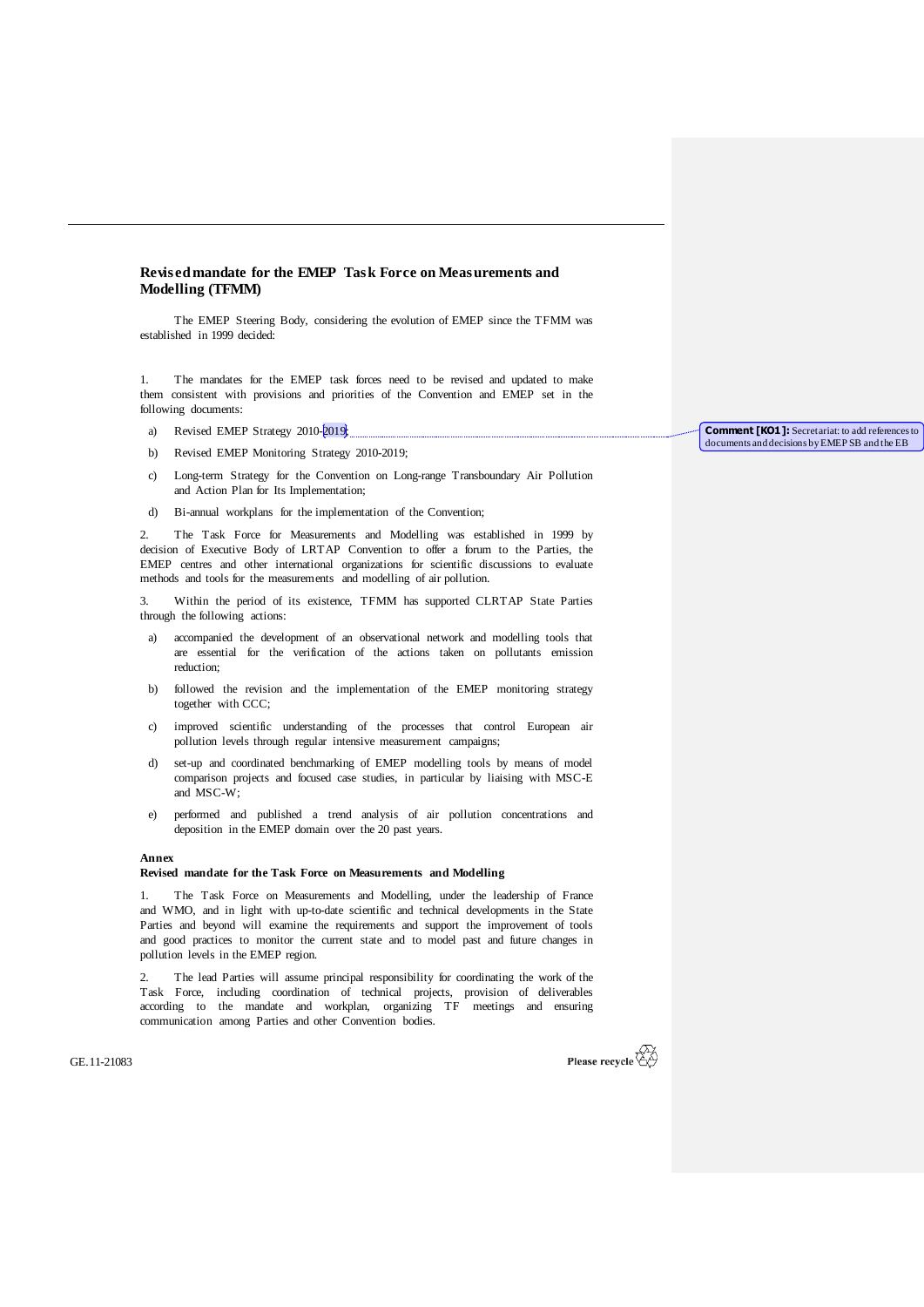3. The Task Force will report on its activities and deliverables to the Steering Body to the Cooperative Programme for Monitoring and Evaluation of the Long-range Transmission of Air Pollutants in Europe (EMEP).

4. The Task Force will be composed of experts nominated by Parties to the Convention and invited experts as well as representatives of the Centres with specific relevance for Measurement and Modelling (CCC, MSC-E and MSC-W). Meetings of the Task Force will be open to designated representatives of intergovernmental or accredited non-governmental organizations. The chair(s) are encouraged to invite individuals with expertise relevant to the work of the Task Force.

5. All reports prepared by the Task Force will reflect the full range of views expressed during its meetings.

- 6. The functions of the Task Force will be to:
- a) Plan and conduct its technical work to assist Parties in implementing the Monitoring Strategy for EMEP (2010–2019) and its review beyond this period taking into consideration challenges met at the national level and best practices available in agreement with the EMEP Manual for Sampling and Chemical Analysis)
- b) Interpret and assess together with the Parties the observations and modelling results related to pollution level, assess its temporal and spatial trends and contribute to the evaluation of the impacts of the implementation of the Convention and its Protocols on European air quality;
- c) Provide a forum to the Parties and CCC to exchange views, experiences and suggestions on the quality, efficiency and sufficiency of EMEP measurements and their quality assurance;
- d) Provide opportunity to the Parties, MSC-E and MSC-W to discuss performance and the need for improvements in models (EMEP models and those developed by the Parties) and in the scope of their application (such as for national assessments of air quality, assessment of transboundary fluxes and their influence on air quality at national levels, trend analyses, etc.);
- e) Ensure the coordinated efforts of Parties in organization and conduction of the intensive measurement periods and focused case studies, following data processing, model interpretation and results dissemination;
- f) Provide support and facilitate involvement of Parties in Eastern Europe, the Caucasus and Central Asia for example with respect to setting up monitoring stations and national programs, case studies, use of models and promoting the tools developed under EMEP during workshops and other dedicated meetings;
- g) collaborate with CCC, MSC-W, MSC-E, CEIP, TF-EIP, TF-HTAP, TF-IAM, and Working Group on Effects to evaluate the gaps between emission inventories and observations, improve emission inventories used for modelling, improve the modelling tools to serve the Parties and to extend the use of TFMM products for effects assessment, ensure the consistency between the regional and hemispheric scale analyses;
- h) Strengthen linkages with the European Union scientific programmes and infrastructures (like Copernicus) with a focus on development of common tools and regional assessments; develop joint activities with European and international organisations and conventions (e.g. JRC, EEA, WMO) to ensure synergies between regional and global scales, strengthening national activities,

**Comment [CA2]:** There has been some debate within the TFMM on how the Manual should be mentioned in the Mandate. Some representatives consider that the TFMM should be more active in drafting this reference and not leave all the responsibility to CCC.

It is difficult to make a final proposal without having read CCC's mandate, therefore this somewhat weak formulation.

We propose the term "in agreement" to reflect that practices in SP must be in agreement with the Manual, but also that the Manual should be in agreement with recommendation of the SP through the TFMM. Please make suggestions if the term is not appropriate.